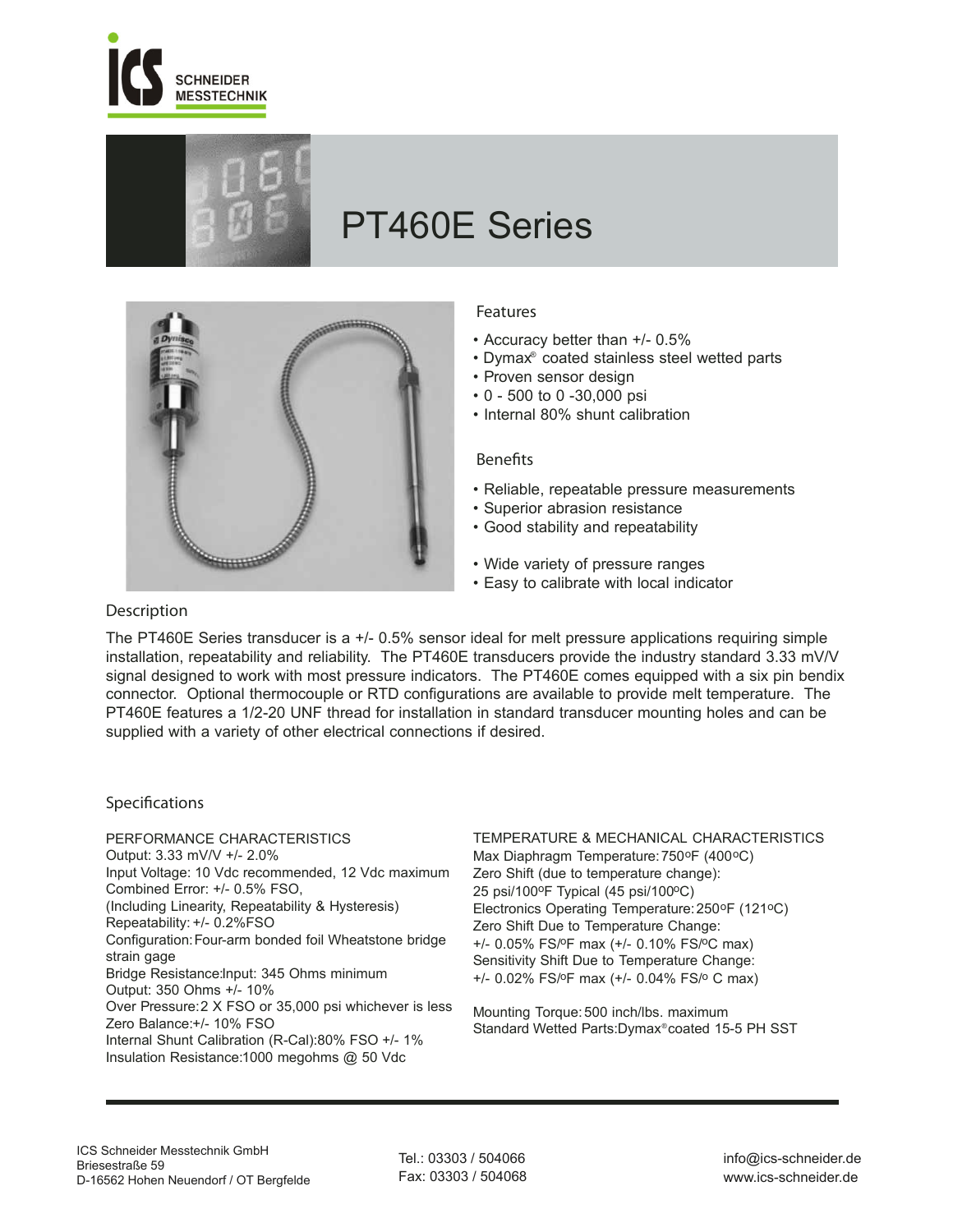



# **Ordering Guide**



Standard mating connector Dynisco P/N 711600 or 6-pin mating connector cable assembly.

Shaded sections refer to standard configurations. Accuracy may be affected if non-standard configurations are used. For addit ional options please consult factory.

Tel.: 03303 / 504066 Fax: 03303 / 504068